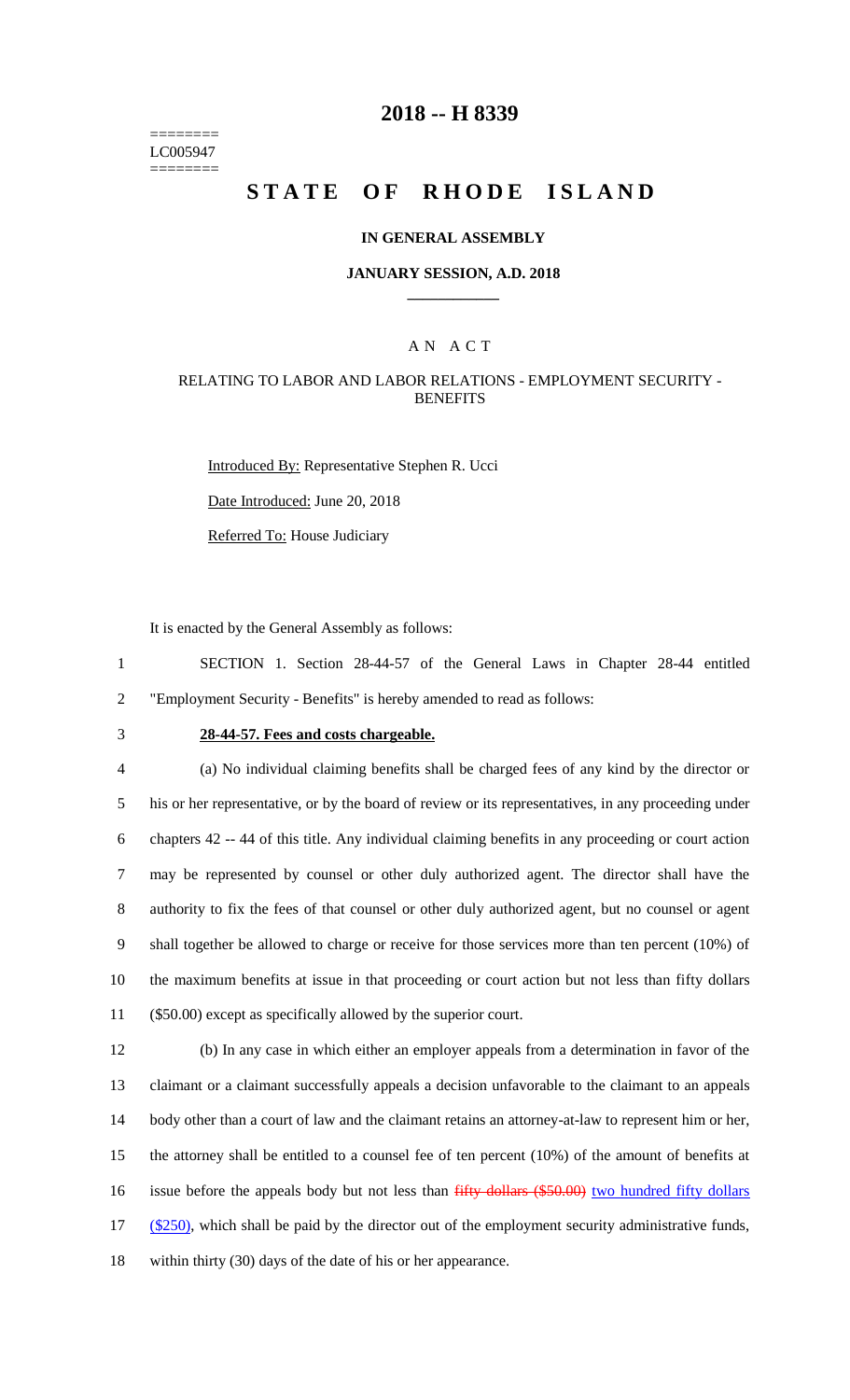- (c) (1) An attorney-at-law who represents an individual claiming benefits on an appeal to the courts shall be entitled to counsel fees upon final disposition of the case and necessary court costs and printing disbursements as fixed by the court. (2) The director shall pay those counsel fees, costs, and disbursements, out of the employment security administrative funds in each of the following cases: (i) Any court appeal taken by a party other than the claimant from an administrative or judicial decision favorable in whole or in part to the claimant; (ii) Any court appeal by a claimant from a decision denying or reducing benefits awarded under a prior administrative or judicial decision;
- (iii) Any court appeal as a result of which the claimant is awarded benefits.
- SECTION 2. This act shall take effect upon passage.

#### ======== LC005947 ========